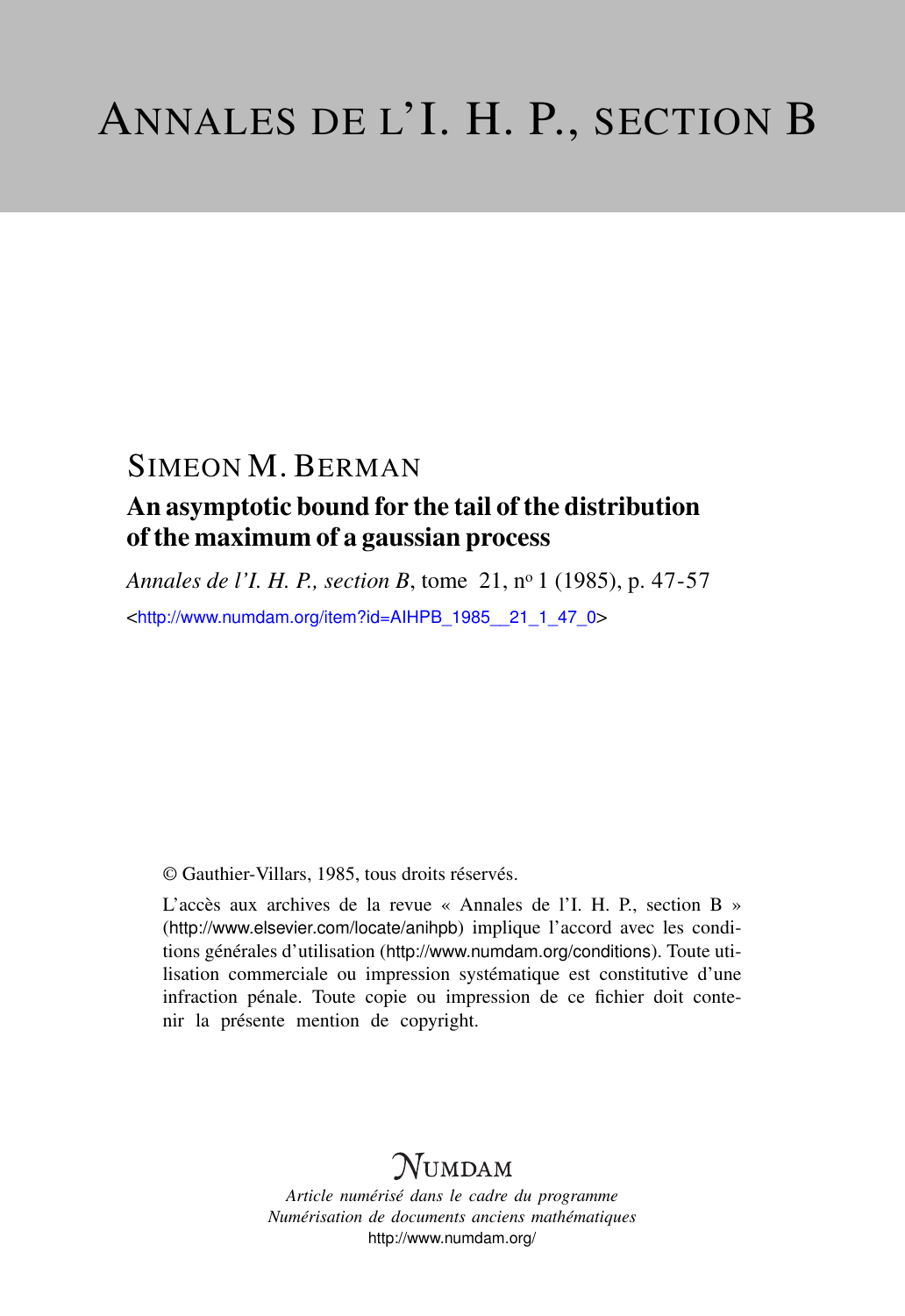# An asymptotic bound for the tail of the distribution of the maximum of a Gaussian process

by

#### Simeon M. BERMAN

Courant Institute of Mathematical Sciences, New York University, 251 Mercer Street, New York, NY, 10012

ABSTRACT. — Let  $X(t)$ ,  $t \in T$ , be a real Gaussian process with mean 0, continuous covariance function, and continuous sample paths, where T is a closed cube in  $\mathbb{R}^n$ ,  $n \geq 1$ . The main result is a new bound for the probability P (max<sub>T</sub> X(t) > u), for  $u > 0$ . It is obtained by an extension of the original Fernique inequality. This bound is asymptotically smaller, for  $u \rightarrow \infty$ , than the bound that can be obtained directly from the original inequality.

Key words and phrases, Gaussian process, maximum.

RÉSUMÉ. - Soit  $X(t)$ ,  $t \in T$ , un processus Gaussien réel centré, de trajectoires continues, où T est un cube fermé dans  $\mathbb{R}^n$ ,  $n \geq 1$ . Le résultat principal consiste en une nouvelle borne de la probabilité P (max<sub>T</sub>  $X(t) > u$ ), pour  $u > 0$ . Elle est obtenue par une extension d'une inégalité de Fernique et est asymptotiquement plus petite lorsque  $u \rightarrow \infty$ , que la borne qui peut être obtenue directement de l'inégalité de Fernique.

AMS classification Numbers, 60G15, 60G17.

This paper represents results obtained at the Courant Institute of Mathematical Sciences, New York University, under the sponsorship of the National Science Foundation, Grant MCS 82 01119.

Annales de l'Institut Henri Poincaré - Probabilités et Statistiques - Vol. 21, 0246-0203 85/01/47/11/S Gauthier-Villars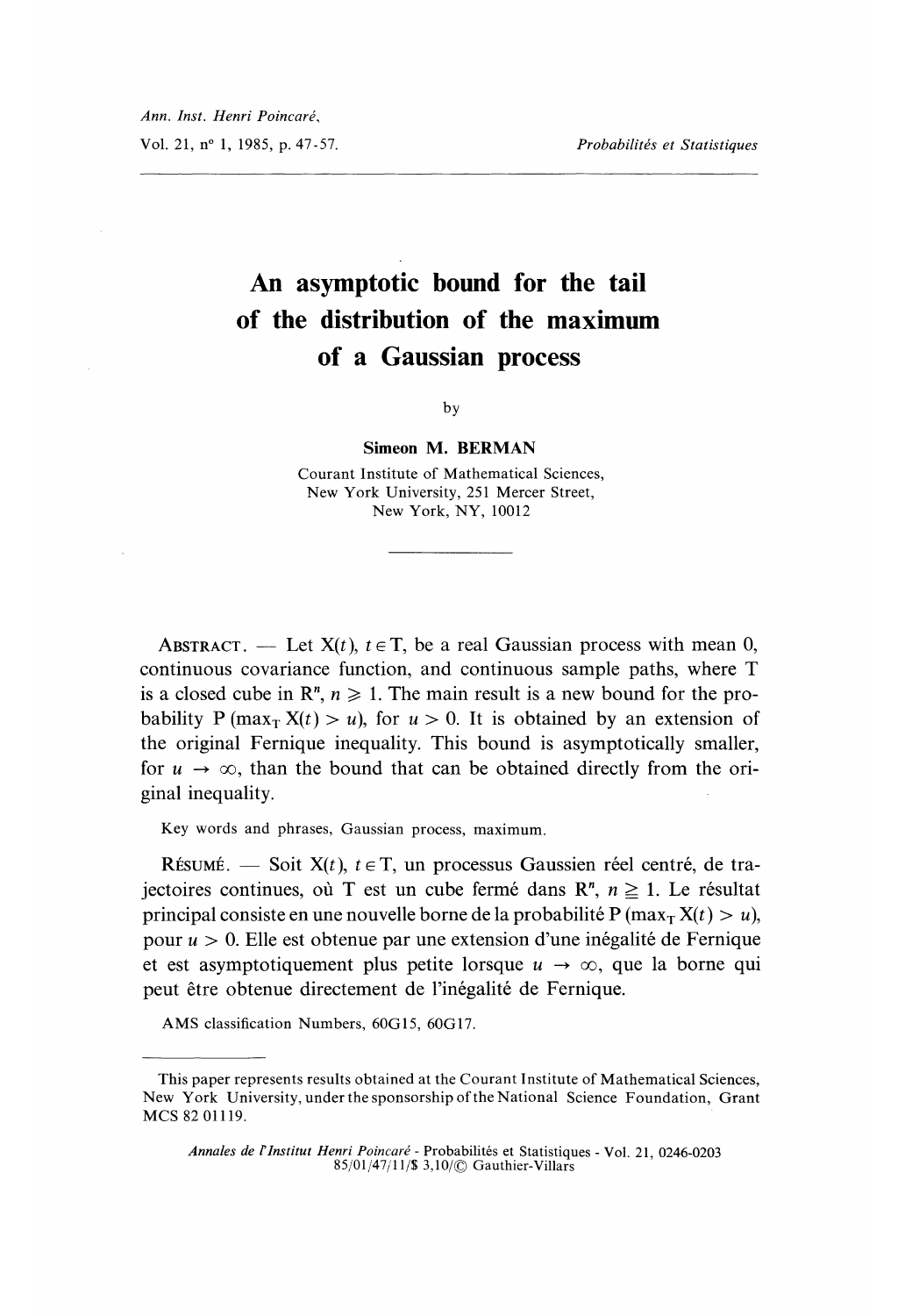#### 1. INTRODUCTION AND SUMMARY

One of the very useful tools of the theory of Gaussian processes is the inequality of Fernique [3] for the tail of the distribution of the supremum of the modulus of the sample function on a set T of parameter values:  $P \left( \sup_{t \in \mathcal{T}} |X(t)| > u \right)$ . The bound for this probability, which is reviewed in Section 2, has been used in several subareas of Gaussian process theory, including extreme value theory (see [5 ], and the references to earlier work, particularly [6 ].) The general nature of the bound is the relation of the distribution of sup<sub>T</sub>  $|X(t)|$  to the distribution of  $X(t_0)$  for a particular  $t_0 \in T$ . Let  $\xi$  be a standard normal random variable, and put  $\Psi(x) = P(\xi > x)$ . If we define  $\sigma_{\rm T}$  as sup<sub>T</sub> { Var X(t) }<sup>1/2</sup>, then the Fernique inequality states that there is a functional  $q > 0$ , depending on  $E(X(t) - X(s))^2$  and the set T, such that

$$
P\left(\sup_{T} |X(t)| > u\right) \leq \text{constant } \Psi\left(\frac{u}{\sigma_{T} + q}\right),\tag{1.1}
$$

for all  $u \geq u_0$ , for some  $u_0 > 0$ .

In extreme value theory, there is much interest in obtaining the asymptotic form of P (sup<sub>T</sub>  $X(t) > u$ ) for  $u \to \infty$  and T fixed. One of the main steps in determining such a bound is the establishment of a bound of the form

$$
P\left(\sup_{T} X(t) > u\right) \leq \text{constant } v(u)\Psi\left(\frac{u}{\sigma_{T}}\right) \tag{1.2}
$$

for a suitable function  $v(u)$ . The most extensively studied case is that of a stationary Gaussian process with mean 0 and variance 1, and where the covariance function  $r(t)$ , satisfies  $1 - r(t) \sim C |t|^{\alpha}$ ,  $t \to 0$  for some  $C > 0$ ,  $0 < \alpha \le 2$ . In this example, the function v in (1.2) may be taken as a certain power of u, namely,  $v(u) = u^{2/\alpha}$ . It then follows from the form of  $\Psi$  that the bound in (1.2) is of much smaller order than that in (1.1).

The purpose of this paper is to show that the original inequality  $(1.1)$ can, in general, be extended to a version of (1.2) which leads directly to a sharper estimate in the case  $u \to \infty$ . This was done in particular cases in  $[I]$  and  $[2]$ , namely for stationary, or « locally » stationary Gaussian processes. Here we give an extended version of Fernique's inequality which holds for nonstationary processes as well as random fields with severaldimensional time parameters. The extension is carried out by comparing the maximum of the sample function to its value at the point where the

Annales de l'Institut Henri Poincaré - Probabilités et Statistiques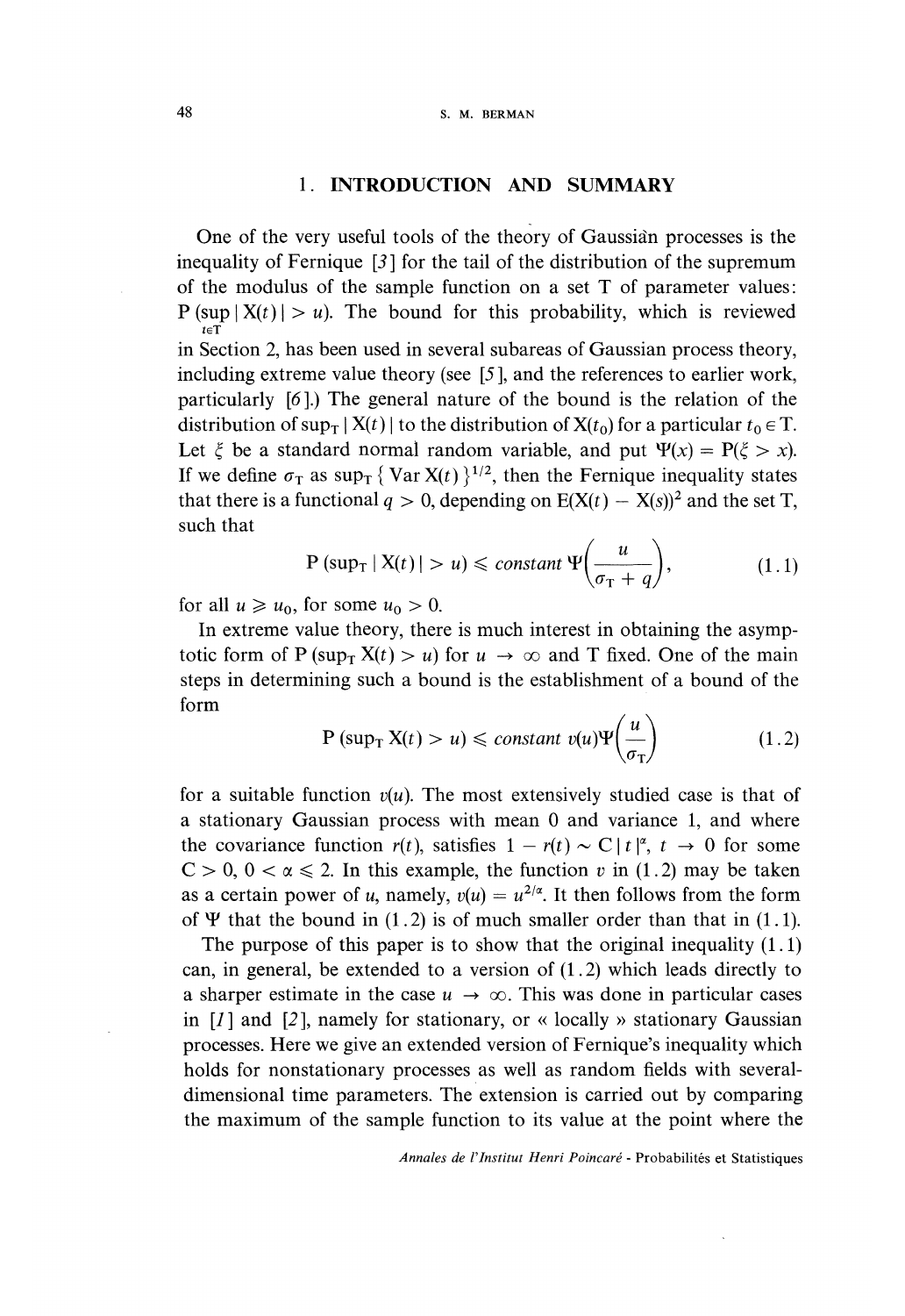variance is largest, and conditioning by the value of the latter random variable. The original Fernique inequality is then applied to the conditioned process.

The extended inequality is stated in Theorem 3.1, and the asymptotic form in Theorem 3 . 2. In Section 4 it is shown that the asymptotic inequality in the latter theorem is, in cases of most interest, sharper than that obtainable directly from the original inequality.

### 2. FERNIQUE'S INEQUALITY AND ITS MODIFICATIONS

Let  $X(t)$ ,  $t \in [0,1]^n$  be a real separable Gaussian process with mean 0 and continuous covariance function  $\Gamma(s, t)$ , s,  $t \in [0, 1]^n$ . We define the metric  $\delta(s, t) = \max \{ |s_i - t_i| : i = 1, \ldots, n \}$  where  $(s_i)$  and  $(t_i)$  are the real components of s and t, respectively. Define the function  $\varphi(h)$ ,

$$
\varphi(h) = \max_{\substack{s, t \in [0, 1]^n \\ \delta(s, t) \le h}} \left[ E(X(s) - X(t))^2 \right]^{1/2} . \tag{2.1}
$$

Fernique showed that if

 $\int_{1}^{\infty} \varphi(e^{-y^2}) dy < \infty$ 

then the sample functions are almost surely continuous ; and that, for every closed set T of  $\delta$ -diameter at most h,

$$
P\left(\max_{T} |X(s)| \geq x \left[\max_{T} \Gamma^{1/2} + (2+\sqrt{2}) \int_{1}^{\infty} \varphi(hp^{-\nu^{2}}) dy\right]\right) \leq \lambda \Psi(x), \quad (2.2)
$$

for all integers  $p \ge 2$  and all  $x \ge (1 + 4n \log p)^{1/2}$ , where

$$
\lambda = \frac{5}{2} p^{2n} \sqrt{2\pi} \quad \text{and} \quad \Psi(x) = \frac{1}{\sqrt{2\pi}} \int_x^{\infty} e^{-\frac{1}{2}y^2} dy.
$$

This is a slightly more general statement of [4 ], Theorem 4.1.1, and corresponds to the lemma stated in Section 4.1.3.

We note this simple consequence of the Cauchy-Schwartz inequality:

$$
\max_{s,t \in \mathcal{T}} \Gamma(s,t) = \max_{s \in \mathcal{T}} \Gamma(s,s). \tag{2.3}
$$

We note also that  $(2.2)$  remains valid of we put

$$
u = x \left[ \max \Gamma^{1/2} + (2 + \sqrt{2}) \int_1^\infty \varphi(hp^{-y^2}) dy \right], \tag{2.4}
$$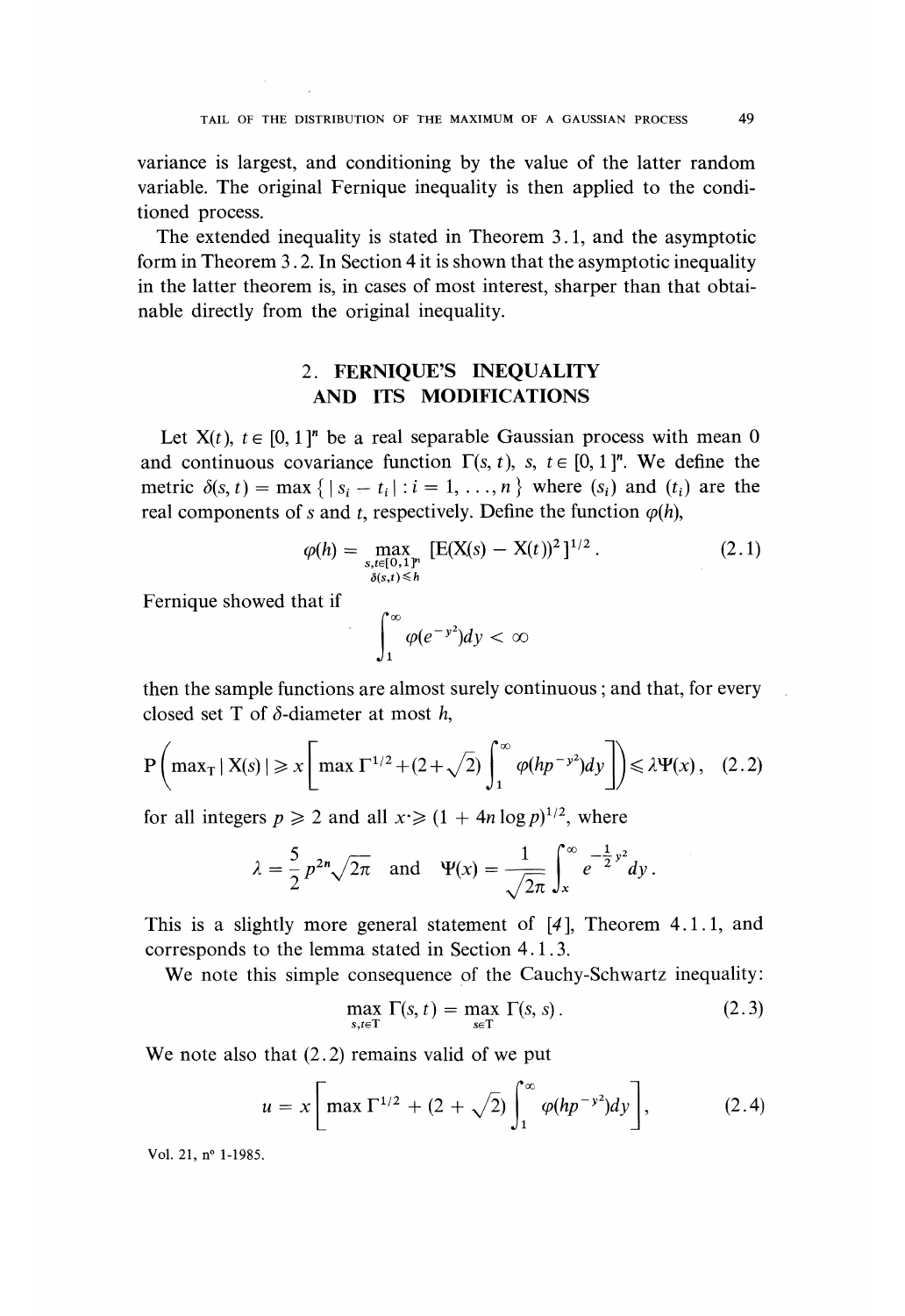and take u to satisfy

$$
u \geq (1 + 4n \log p)^{1/2} \left[ \max \Gamma^{1/2} + (2 + \sqrt{2}) \int_1^{\infty} \varphi(hp^{-y^2}) dy \right]. \tag{2.5}
$$

Put

$$
Q(h) = \varphi(h) + (2 + \sqrt{2}) \int_1^\infty \varphi(hp^{-y^2}) dy.
$$
 (2.6)

Now we establish two modified versions of (2.2), one for the process  $X(t) - X(c)$ , where  $c \in T$ , and another for  $X(t) - E(X(t) | X(c))$ .

**LEMMA** 2.1. — For  $T \subset [0,1]^n$  and of diameter at most h, and any  $c \in T$ ,

$$
P\left(\max_{T} |X(t) - X(c)| \geq u\right) \leq \lambda \Psi\left(\frac{u}{Q(h)}\right) \tag{2.7}
$$

for all  $u \ge (1 + 4n \log p)^{1/2} O(h)$ .

*Proof.* — The  $\varphi$ -function for the process  $X(t) - X(c)$  is identical with the one for the original process  $X(t)$ , defined by (2.1). Furthermore, by (2.3), the covariance of the process  $X(t) - X(c)$  is dominated by the maximum of the function  $E(X(t) - X(c))^2$ ,  $t \in T$ , which is at most equal to  $\varphi^2(h)$ . The assertion of the lemma now follows from  $(2.2)$ ,  $(2.4)$  and  $(2.6)$ .

LEMMA 2.2. - For any  $T \subset [0,1]^n$  of diameter at most h, and any  $c \in T$ ,

$$
P\left(\max_{T} |X(t) - E(X(t) | X(c))| \geq u\right) \leq \lambda \Psi\left(\frac{u}{Q(h)}\right),\tag{2.8}
$$

for all  $u \ge (1 + 4n \log p)^{1/2} Q(h)$ .

*Proof.* — The proof is similar to that of Lemma 2.1. The only modification is to note that the variances of  $X(t) - E(X(t) | X(c))$  and  $[X(t) - E(X(t) | X(c))] - [X(s) - E(X(s) | X(c))]$  are, as conditional variances, less than or equal to the corresponding unconditional variances.

Finally we need the following elementary result:

LEMMA 2.3.  $-$  Let  $c \in T$  be a point such that

 $EX^{2}(c) = max_{T} EX^{2}(t)$ ;  $(2.9)$ 

then, for  $t \in T$  and  $v \ge 0$ ,

$$
E(X(t) | X(c) = y) \leq y. \tag{2.10}
$$

*Proof.* — By definition, we have

$$
E(X(t) | X(c) | = y) = \frac{EX(t)X(c)}{EX^{2}(c)} y
$$

Annales de l'Institut Henri Poincaré - Probabilités et Statistiques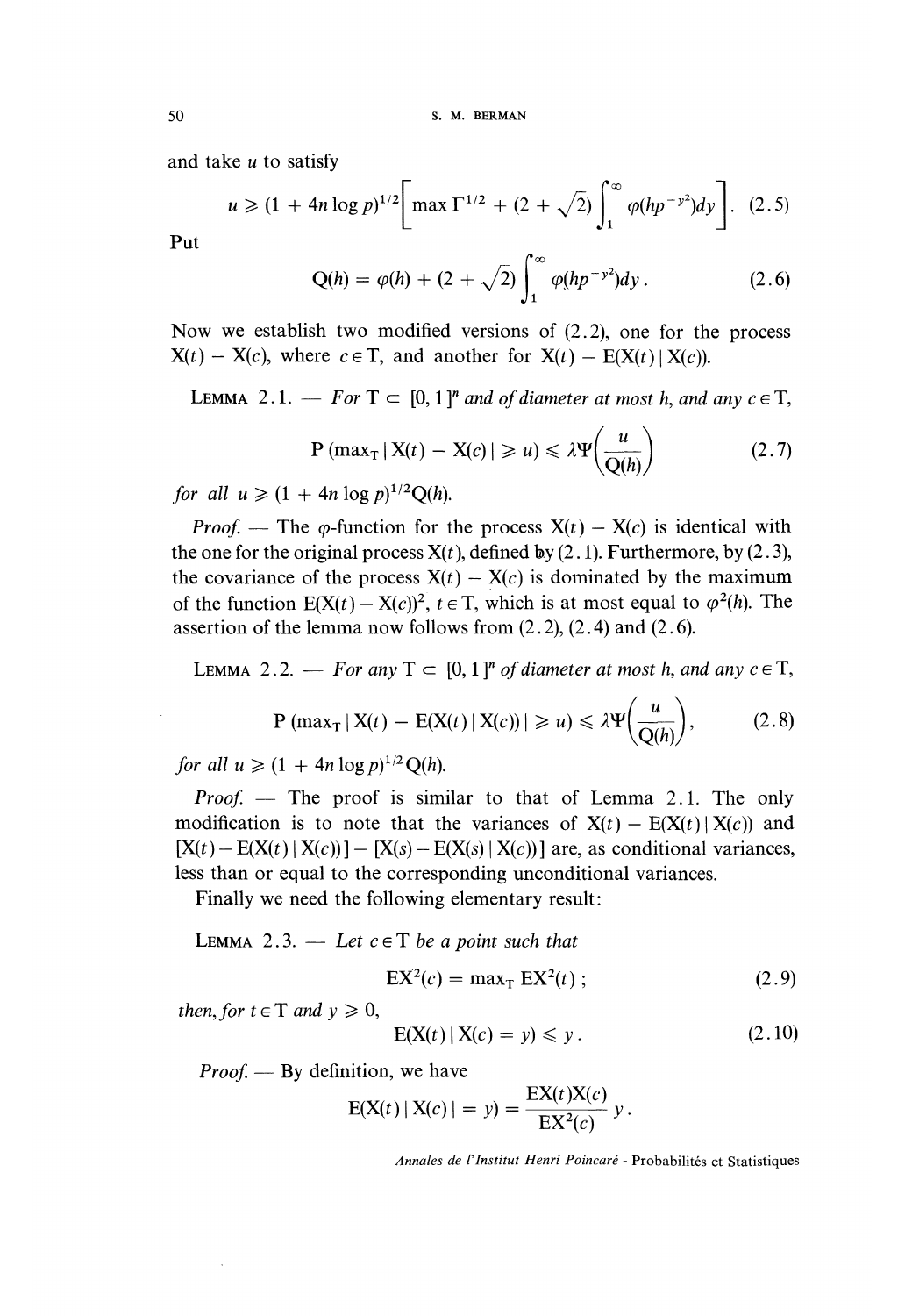If  $EX(t)X(c) \leq 0$ , the result is trivial. If  $EX(t)X(c) > 0$ , then the result follows upon application of the Cauchy-Schwarz inequality.

#### 3. THE MAIN RESULTS

We use  $\Phi(z)$  to represent the standard normal distribution function, and put  $\phi = \Phi'(z)$  and  $\Psi(z) = 1 - \Phi(z)$ . We note the inequality

$$
\phi(x+y) \leqslant \phi(x)e^{-xy} \tag{3.1}
$$

and the well known relations,

$$
\Psi(x) \sim x^{-1} \phi(x), \qquad \text{for} \qquad x \to \infty \tag{3.2}
$$

and

$$
\lim_{x \to \infty} \frac{\Psi(x + y/x)}{\Psi(x)} = e^{-y}, \qquad -\infty < y < \infty. \tag{3.3}
$$

The number  $(1 + 4n \log p)^{1/2}$  which appears in Section 2 and in the rest of this work will, for simplicity, be denoted as  $\gamma$ :

$$
\gamma = (1 + 4n \log p)^{1/2} \,. \tag{3.4}
$$

Our first result is an extension of the inequality  $(2.2)$ ; here max X is used in the place of max  $|X|$ .

THEOREM  $3.1.$  - For any closed set T, define

$$
\sigma_{\rm T}^2 = \max_{\rm T} \mathbf{E} \mathbf{X}^2(t) \,. \tag{3.5}
$$

If  $T \subset [0,1]^n$  and diam  $(T) \leq h$ , then

$$
P \left( \max_{T} X(t) > u \right) \leq \Psi \left( \frac{u - \gamma Q(h)}{\sigma_{T}} \right) + \lambda \Psi \left( \frac{u}{Q(h)} \right) + \lambda \exp \left\{ \frac{u^{2} Q^{2}(h)}{2 \sigma_{T}^{4}} \right\} \frac{\sigma_{T}}{u} \phi \left( \frac{u}{\sigma_{T}} \right), \quad (3.6)
$$

for all  $u \ge \gamma Q(h)$ .

*Proof.* — Let c be a point in T satisfying (2.9). The event  $\max_{\tau} X(t) > u$ is included in the union of the three events,

$$
X(c) \geq u - \gamma Q(h) \tag{3.7}
$$

$$
\max_{\mathbf{T}} (\mathbf{X}(t) - \mathbf{X}(c)) > u \tag{3.8}
$$

and

$$
0 \leqslant X(c) \leqslant u - \gamma Q(h), \qquad \max_{T} X(t) > u. \tag{3.9}
$$

This can be verified by a direct enumeration of possibilities. Vol. 21, n° 1-1985.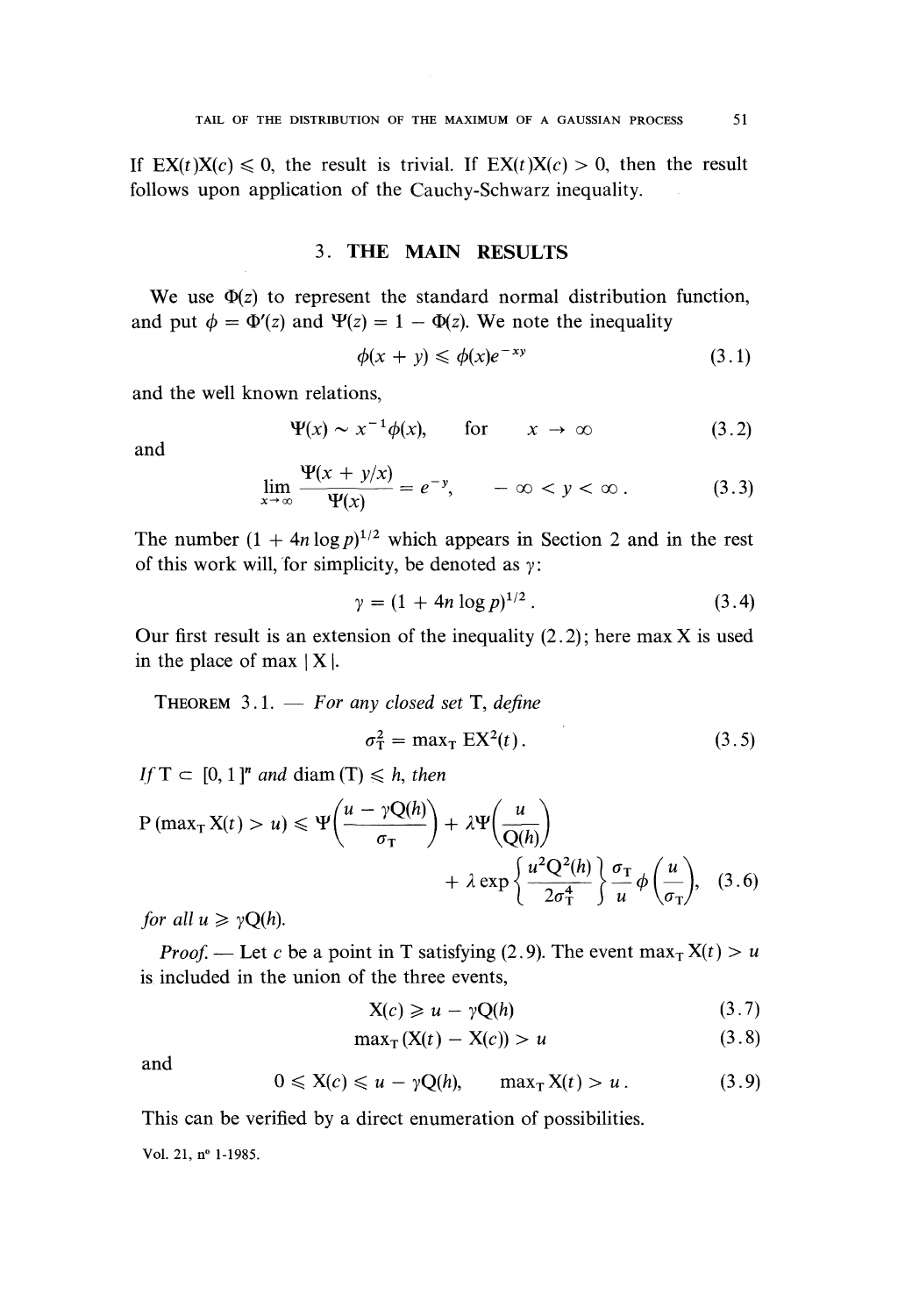52 S. M. BERMAN

The probability of (3.7) is, by definition, equal to the first term on the right hand side of  $(3.6)$ . By Lemma 2.1, the probability of  $(3.8)$  is at most equal to the second term on the right hand side of  $(3.6)$ .

In order to complete the proof, we show that the probability of  $(3.9)$  is at most equal to the last member of (3.6). By Lemma 2.3,  $E(X(t) | X(c)) \le X(c)$ on the set where  $X(c) \ge 0$ ; therefore, the event (3.9) implies

$$
\max_{\mathrm{T}} \left[ \mathrm{X}(t) - \mathrm{E}(\mathrm{X}(t) \,|\, \mathrm{X}(c)) \right] > u - \mathrm{X}(c), \qquad 0 \leqslant \mathrm{X}(c) \leqslant u - \gamma \mathrm{Q}(h).
$$

Since  $X(t) - E(X(t) | X(c))$  and  $X(c)$  are independent, the probability of the event above is, by the total probability formula, representable as

$$
\int_0^{u-\gamma Q(h)} \mathbf{P}(\max_{\mathbf{T}} [X(t) - \mathbf{E}(X(t) | X(c))] > u - y) \frac{1}{\sigma_{\mathbf{T}}} \phi\left(\frac{y}{\sigma_{\mathbf{T}}} \right) dy.
$$

By Lemma 2.2, the integral above is at most equal to

$$
\lambda \int_0^u \Psi\left(\frac{u-y}{Q(h)}\right) \frac{1}{\sigma_T} \phi\left(\frac{y}{\sigma_T}\right) dy.
$$

By the change of variable  $z = u(u - y)$ , the latter is at most equal to

$$
\lambda \int_0^\infty \Psi\bigg(\frac{z}{uQ(h)}\bigg)\frac{1}{u\sigma_T}\phi\bigg(\frac{u-z/u}{\sigma_T}\bigg)dz.
$$

By  $(3.1)$ , this is at most equal to

$$
\frac{\lambda}{u\sigma_{\rm T}}\phi\bigg(\frac{u}{\sigma_{\rm T}}\bigg)\int_0^\infty \Psi\bigg(\frac{z}{u{\rm Q}(h)}\bigg)e^{z/\sigma_{\rm T}^2}dz\,,
$$

which, by a change of variable from z to  $z/\sigma_T^2$ , is equal to

$$
\frac{\lambda \sigma_{\rm T}}{u} \phi\left(\frac{u}{\sigma_{\rm T}}\right) \int_0^\infty \Psi\left(\frac{z \sigma_{\rm T}^2}{u \, Q(h)}\right) e^z dz \,. \tag{3.10}
$$

By integration by parts, the integral in (3.10) is equal to

$$
\frac{\sigma_{\rm T}^2}{uQ(h)}\int_0^\infty \phi\bigg(\frac{z\sigma_{\rm T}^2}{uQ(h)}\bigg)e^z dz-\frac{1}{2}
$$

which, by the moment generating function formula, is at most equal to

$$
\exp\left\{\frac{1}{2}\frac{u^2Q^2(h)}{\sigma_T^4}\right\}.
$$

Annales de l'Institut Henri Poincaré - Probabilités et Statistiques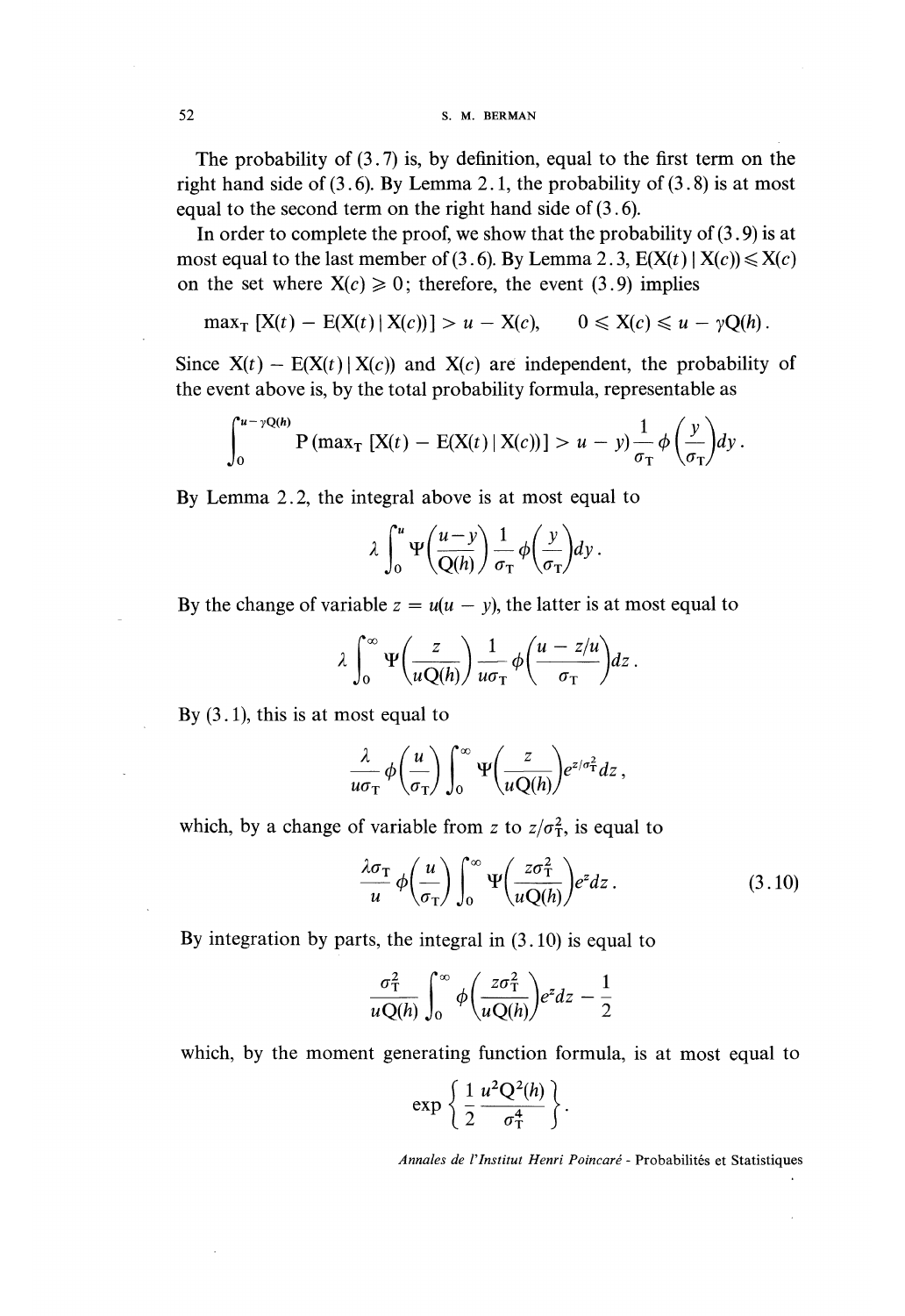Therefore  $(3.10)$  is at most equal to the last member of  $(3.6)$ ; this completes the proof.

In the following corollary we show that if  $T$  is a set of diameter at most  $h$ , and  $Q(h) \le \frac{1}{u}$ , then, for  $u \to \infty$  the probability  $P(\max_{T} X(t) > u)$  is of the same order as  $P(X(c) > u)$ , where c is defined by (2.9).

COROLLARY 3.1.  $-$  Let S be a subset of [0, 1]<sup>n</sup> such that

$$
\sigma^2 = \inf_{\mathbf{S}} \mathbf{E} \mathbf{X}^2(t) > 0 \tag{3.11}
$$

then

$$
\limsup_{\substack{u \to \infty, h \to 0 \\ uQ(h) \leq 1}} \sup_{\substack{T \subset S \\ \text{diam}(T) \leq h}} \frac{P(\max_{T} X(t) > u)}{\Psi(u/\sigma_{T})} \leq e^{\gamma/\sigma^2} + \lambda e^{1/2\sigma^4} \qquad (3.12)
$$

*Proof.*  $- (3.3)$  implies that

$$
\limsup_{\substack{u\to\infty, h\to 0 \\ uQ(h)\leq 1}} \frac{\Psi\left(\frac{u-\gamma Q(h)}{\sigma_{\rm T}}\right)}{\Psi(u/\sigma_{\rm T})} \leqslant e^{\gamma/\sigma^2}.
$$

Thus we obtain the first term on the right hand side of  $(3.12)$  when we consider the first term in the bound (3.6).

Since  $Q(h) \rightarrow 0$ , the second term on the right hand side of (3.6) is  $o(\Psi(u/\sigma_{\rm T}))$  for  $u \to \infty$ .

The last term in  $(3.12)$  is obtained by dividing the corresponding term in (3.6) by  $\Psi(u/\sigma_T)$ , applying (3.2), and then taking the lim sup.

THEOREM  $3.2.$  - Define

$$
Q^{-1}(x) = \sup (y : Q(y) \leq x).
$$
 (3.13)

Let S be a closed cube in [0, 1]<sup>n</sup> of edge  $\delta$  such that (3, 11) holds. Then, for  $p \ge 2$ ,

$$
\limsup_{u\to\infty}\left(\frac{Q^{-1}(1/u)}{\delta}\right)^n\frac{P\left(\max_S X(t) > u\right)}{\Psi(u/\sigma_S)} \leq e^{\gamma/\sigma^2} + \lambda e^{1/2\sigma^4}.
$$
 (3.14)

*Proof.* — For every  $h > 0$ , S is representable as the union of at most

$$
\left(\left[\frac{\delta}{h}\right]+1\right)^n
$$

closed cubes T, each of edge of length h. For these cubes we have

$$
diam(T) = h, \quad \max_{T \subset S} \sigma_T = \sigma_S ;
$$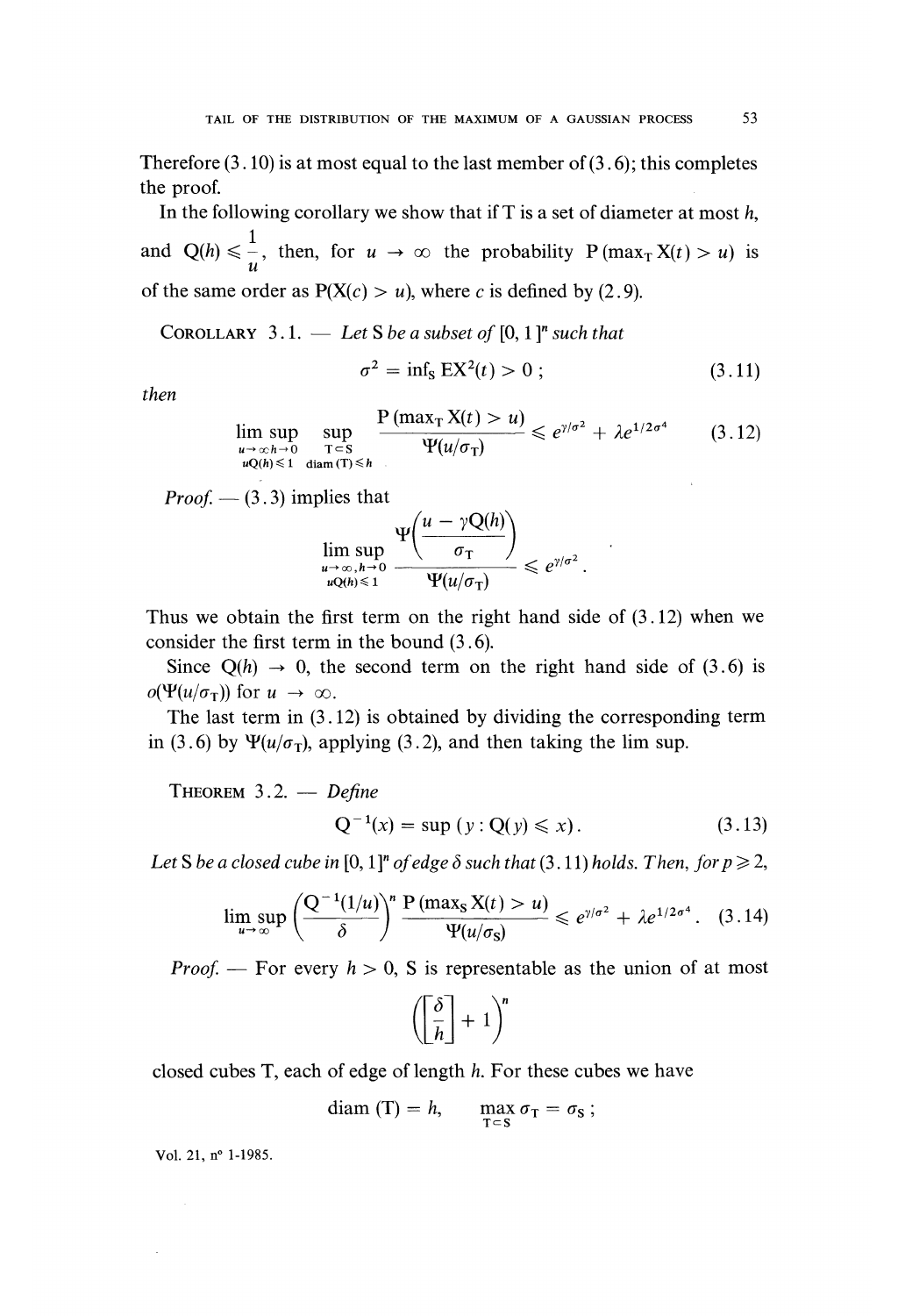therefore, by Boole's inequality,

$$
P \left( \max_{S} X(t) > u \right) \leqslant \left( \frac{\delta}{h} + 1 \right)^n \max_{T \subset S} P \left( \max_{T} X(t) > u \right). \tag{3.15}
$$

Put  $h = Q^{-1}(1/u)$ , and apply Corollary 3.1 to the right hand member of (3.15): The latter is asymptotically at most equal to  $\Psi(u/\sigma_{\rm r}) \leq \Psi(u/\sigma_{\rm s})$ times the right hand member of (3.14). This completes the proof.

We have the following version of Theorem 3.2 without the assumption  $(3.11)$ .

**THEOREM** 3.3.  $\qquad \qquad In Theorem 3.2, the assumption (3.11) may be dropped,$ and then  $\sigma$  is replaced by  $\sigma_{\rm s}$  on the right hand side of (3.14).

*Proof.* — For every  $\varepsilon > 0$ , let  $S_{\varepsilon}$  be the union of the cubes T in the proof of Theorem 3.2 such that  $\sigma_{\rm T} \le \sigma_{\rm s} - \varepsilon$ . (The dependence of  $S_{\varepsilon}$  on u is understood but not explicitly noted.) According to the original Fernique inequality (2.2), we have

$$
\max_{\mathbf{T}\subseteq\mathbf{S}_{\varepsilon}}\mathbf{P}(\max_{\mathbf{T}}\mathbf{X}(t)>u)\leqslant\lambda\Psi\bigg(\frac{u}{\sigma_{\mathbf{S}}-\varepsilon+\mathbf{Q}(h)}\bigg);
$$

thus, by the reasoning leading to (3.15),

$$
P \left( \max_{S_{\varepsilon}} X(t) > u \right) \leqslant \left( \frac{\delta}{h} + 1 \right)^n \lambda \Psi \left( \frac{u}{\sigma_S - \varepsilon + Q(h)} \right). \tag{3.16}
$$

Put  $h = Q^{-1}(1/u)$  and divide each side of (3.16) by  $(Q^{-1}(1/u))^{-n}\Psi(u/\sigma_S)$ : It follows from  $(3.2)$  that the quotient on the right hand side of  $(3.16)$ converges to 0.

As a consequence of the result above, it follows that, in the estimation of the left hand member of (3.14), we may omit the subset  $S<sub>s</sub>$  and consider the maximum only over  $S - S_{\epsilon}$ . Then the constant  $\sigma$  in the right hand member of (3.14), originally defined by (3.11), may be taken as  $\sigma = \min_{\tau \in S_{\text{max}}} \sigma_{\text{T}}$ , so that

$$
\liminf_{\kappa \to \infty} \sigma \geq \sigma_{\rm S} - \varepsilon \, .
$$

Since  $\varepsilon > 0$  is arbitrary, the proof is complete.

### 4. COMPARISON WITH THE ORIGINAL BOUND OF FERNIQUE

Theorem 3.2 usually provides a sharper asymptotic bound on the tail of the distribution of the maximum than that furnished by Fernique's original result.

Annales de l'lnstitut Henri Poincaré - Probabilités et Statistiques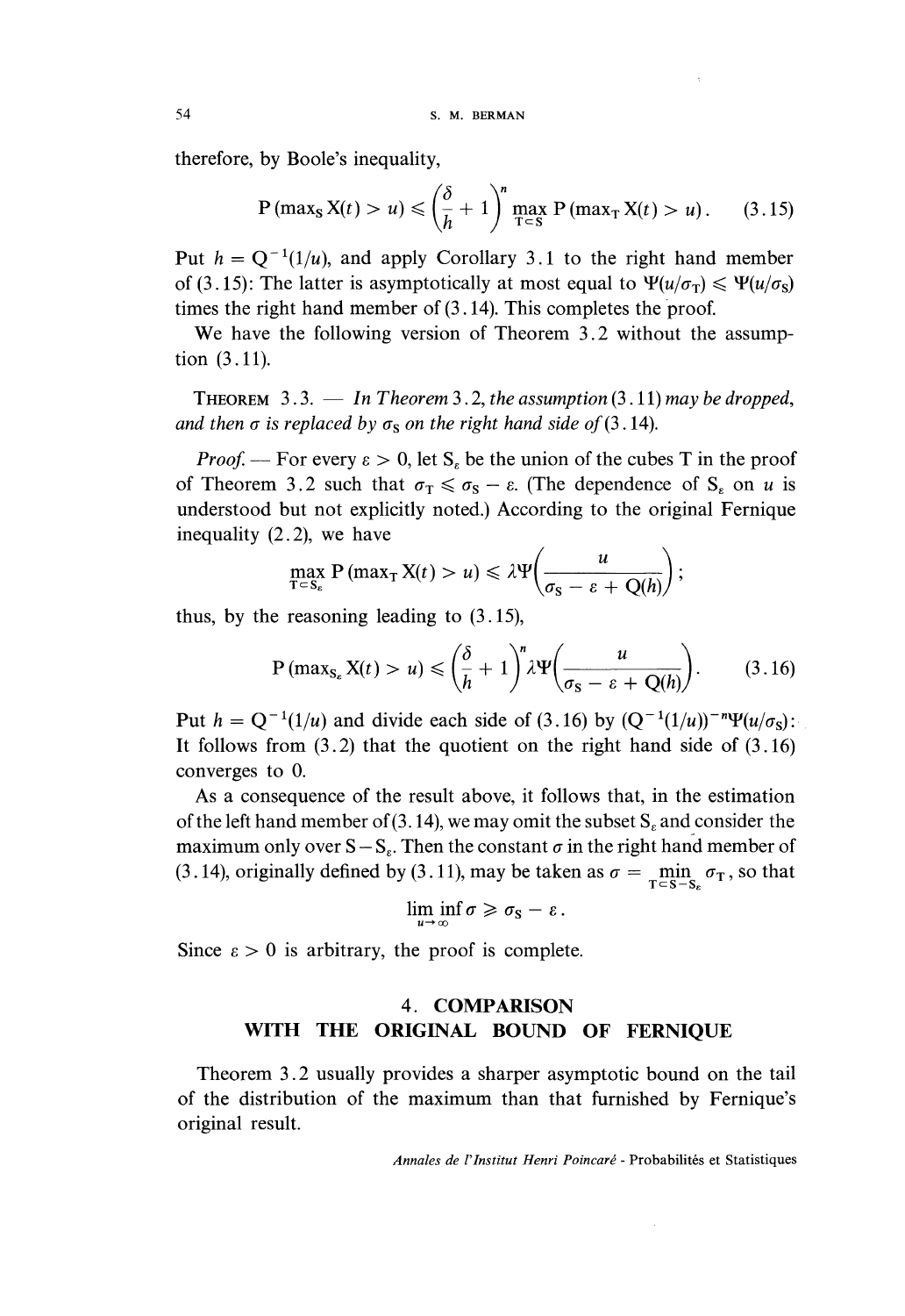First we note the obvious fact that  $P(\max X(t) > u) \leq P(\max |X(t)| > u)$ . Then we note that if  $X(t)$  is a Gaussian process with mean 0, then it is equivalent in distribution to the process  $- X(t)$ ; therefore,

$$
P(max | X(t) | > u) \leq P(max X(t) > u)
$$
\n
$$
+ P(min X(t) < -u) = 2P(max X(t) > u).
$$

Therefore a bound for  $P(max X(t) > u)$  furnishes a bound for

$$
P \left( \max | X(t) | > u \right)
$$

of the same order, and conversely.

The main idea of Theorem 3.2 is to cover the set T with cubes of diameter at most  $h = Q^{-1}(1/u)$ , and then estimate the tail of the distribution of the maximum over each cube. As a result we find that  $P(max_T X(t) > u)$ is of the order

$$
\Psi(u/\sigma_{\rm T})/(\mathrm{Q}^{-1}(1/u))^n\tag{4.1}
$$

for  $u \rightarrow \infty$ .

An estimate of  $P(\max_T | X(t)| > u)$  for each cube T is obtained directly from Fernique's inequality by a similar covering operation. Put

$$
q(h) = Q(h) - \varphi(h) = (2 + \sqrt{2}) \int_1^{\infty} \varphi(hp^{-\nu^2}) dy ;
$$

then  $(2.2)$  is equivalent to

$$
P \left( \max_{T} |X(s)| \geq u \right) \leq \lambda \Psi \left( \frac{u}{\sigma_T + q(h)} \right). \tag{4.2}
$$

for  $u \ge \gamma(\sigma_{\rm T} + q(h))$ . Write, for  $u \to \infty$ ,  $h \to 0$ ,

$$
\frac{u}{\sigma_{\rm T} + q(h)} = \frac{u/\sigma_{\rm T}}{1 + q(h)/\sigma_{\rm T}} = \frac{u}{\sigma_{\rm T}} \left\{ 1 - \frac{q(h)}{\sigma_{\rm T}} (1 + o(1)) \right\}.
$$
 (4.3)

If we cover a fixed cube T with cubes of diameter h, and let  $h \rightarrow 0$  and  $u \rightarrow \infty$ , as we did to obtain (4.1), then we find, by applying (4.2) and (4.3) to each of the latter cubes, that  $P(max_T | X(s) | > u)$  is of the order

$$
h^{-n}\Psi\bigg(\frac{u}{\sigma_{\rm T}}-\frac{uq(h)}{\sigma_{\rm T}^2}(1+o(1))\bigg). \hspace{1.5cm} (4.4)
$$

The bound (4.1) is compared to the bound (4. 4) in the following theorem.

THEOREM  $4.1. - If$ 

$$
\liminf_{h \to 0} \varphi(\text{ch})/\varphi(h) > 0, \qquad \text{for} \quad c \geqslant 0 \,, \tag{4.5}
$$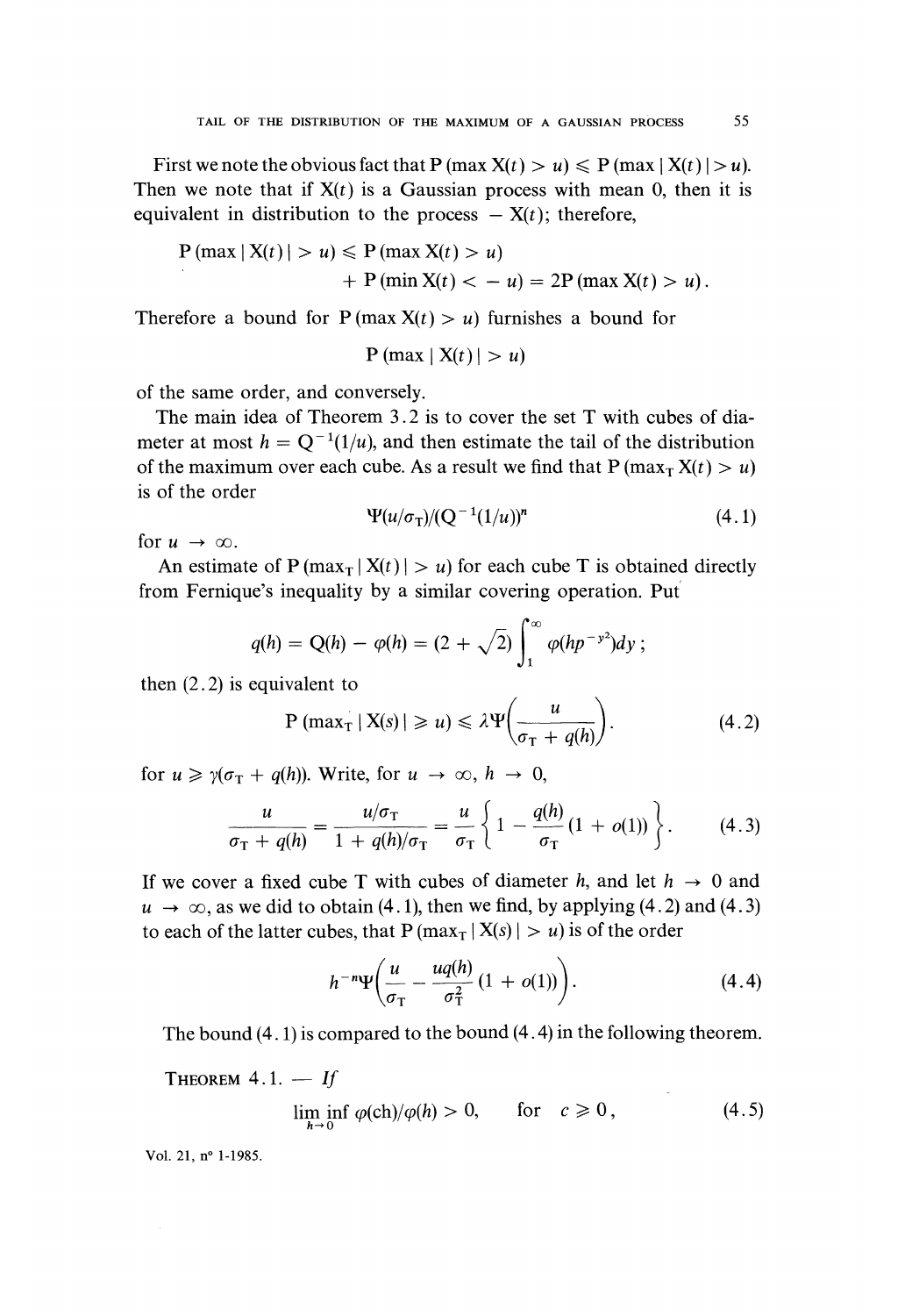56 S. M. BERMAN

and

$$
\lim_{h,h'\to 0} (h/h')e^{-cQ(h)/Q(h')} = 0, \quad \text{for} \quad c > 0, \tag{4.6}
$$

then the bound (4.1) is of smaller order than (4.4) for  $u \to \infty$  and  $h \to 0$ .

*Proof.* — It follows from (3.2) and the fact that  $q(h) \rightarrow 0$  that (4.4) is asymptotically equal to

$$
h^{-n}\frac{\sigma_{\rm T}}{u}\phi\bigg(\frac{u}{\sigma_{\rm T}}-\frac{uq(h)}{\sigma_{\rm T}^2}(1+o(1))\bigg).
$$

By the form of  $\phi$ , and another application of (3.2), the expression above is asymptotically equal to

$$
h^{-n}\Psi(u/\sigma_{\rm T})\exp\left[\frac{u^2q(h)}{\sigma_{\rm T}^3}(1+o(1))\right].
$$

Hence, the ratio of  $(4.1)$  to  $(4.4)$  is asymptotically equal to

$$
\left[\frac{h}{Q^{-1}(1/u)}\right]^n \exp\left[-\frac{u^2q(h)}{\sigma_{\rm T}^3}(1+o(1))\right]. \tag{4.7}
$$

Under the assumption (4. 5), we have, by Fatou's lemma,

$$
\liminf_{h\to 0} q(h)/\varphi(h) \geqslant (2+\sqrt{2}) \int_1^\infty \liminf_{h\to 0} \frac{\varphi(hp^{-y^2})}{\varphi(h)} dy > 0 ;
$$

hence,

$$
\liminf_{h \to 0} q(h)/Q(h) = \liminf_{h \to 0} \frac{q(h)}{q(h) + \varphi(h)} > 0 ;
$$

hence, (4. 7) is at most equal to

$$
\left(\frac{h}{Q^{-1}(1/u)}\right)^n \exp\left[-u^2Q(h)k\right]
$$

for some  $k > 0$ . Now define  $h' = Q^{-1}(1/u)$ ; then the expression above is equal to

$$
(h/h')^n \exp \left[-kQ(h)/Q^2(h')\right],
$$

which, by the assumption  $(4.6)$ , has the limit 0.

EXAMPLE 4.1. — Suppose that  $\varphi(t) \sim C |t|^{\alpha/2}$ ,  $t \to 0$ , for some  $C > 0$ and  $0 < \alpha \leq 2$ ; then, it follows that  $Q(t) \sim C_1 |t|^{\alpha/2}$ , for some  $C_1 > 0$ , and thus (4.5) and (4.6) hold. In this case  $Q^{-1}(1/u)$  is of the order  $u^{-2/\alpha}$ , so that the asymptotic form of the bound in Theorem 3.2 is of the same order as the exact asymptotic value [5 ], p. 232.

Annales de l'lnstitut Henri Poincaré - Probabilités et Statistiques